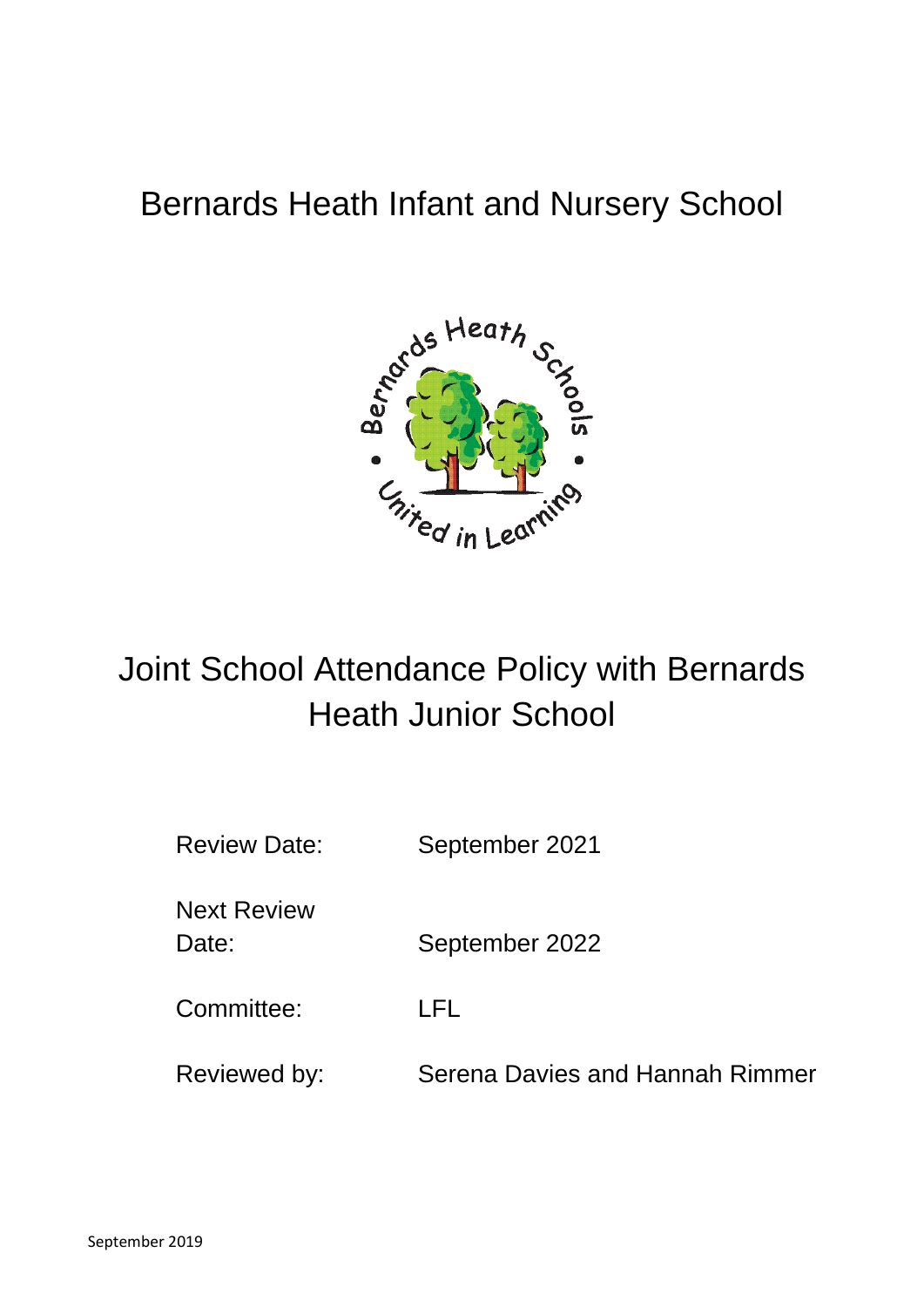# **1. AIMS AND PRINCIPLES**

The purpose of this policy is to set out the requirements and expectations for school attendance and to create a culture at both the Bernards Heath Schools in which the reasons for good attendance and punctuality are fully understood and valued by all in the school community.

# **2. DEFINITION OF GOOD ATTENDANCE**

The schools set our own attendance targets annually and for 21/22 academic year this is 96%. Attendance falling below this level will be addressed by school staff through support measures initially. However should low attendance continue the Head Teacher may apply to the LA for a Fixed Penalty Notice to be issued or a referral to the Local Authority for the intervention by an Attendance Improvement Officer (AIO) Should a parent provide medical confirmation absence will be authorised and support considered if the absence is to be long term.

**190 attendance days in the school year = 380 morning and afternoon sessions**

**Absence of 7.5 days (15 sessions) or less for any reason would still mean 96% attendance for a child. However, parents are required to inform the school for the reason for every absence.**

**Absence of more than 7.5 days (15 sessions) parents are required to inform the school of the reason and to update the school regularly on the expected date of return. This will usually be for an ongoing medical condition, not any form of holiday.**

**Individual attendance statistics for the school year are included on the end of year school report for each child.** 

# **3. RESPONSIBILITIES**

Responsibility for good attendance and punctuality is shared between all members of the school community:

- school staff and governors
- parents and carers
- $\bullet$  pupils
- and appropriate external agencies.

We all need to understand and commit to fulfilling our responsibilities if good attendance is to be achieved.

# 3.1 **The school (staff and governors) will**:

- provide a safe and effective learning environment;
- maintain accurate records of attendance and punctuality (e.g. morning and afternoon registers) in accordance with Government legislation and guidance;
- produce, and update as required, school attendance policies and guidance which are consistently applied and clearly communicated to all parents, pupils and staff;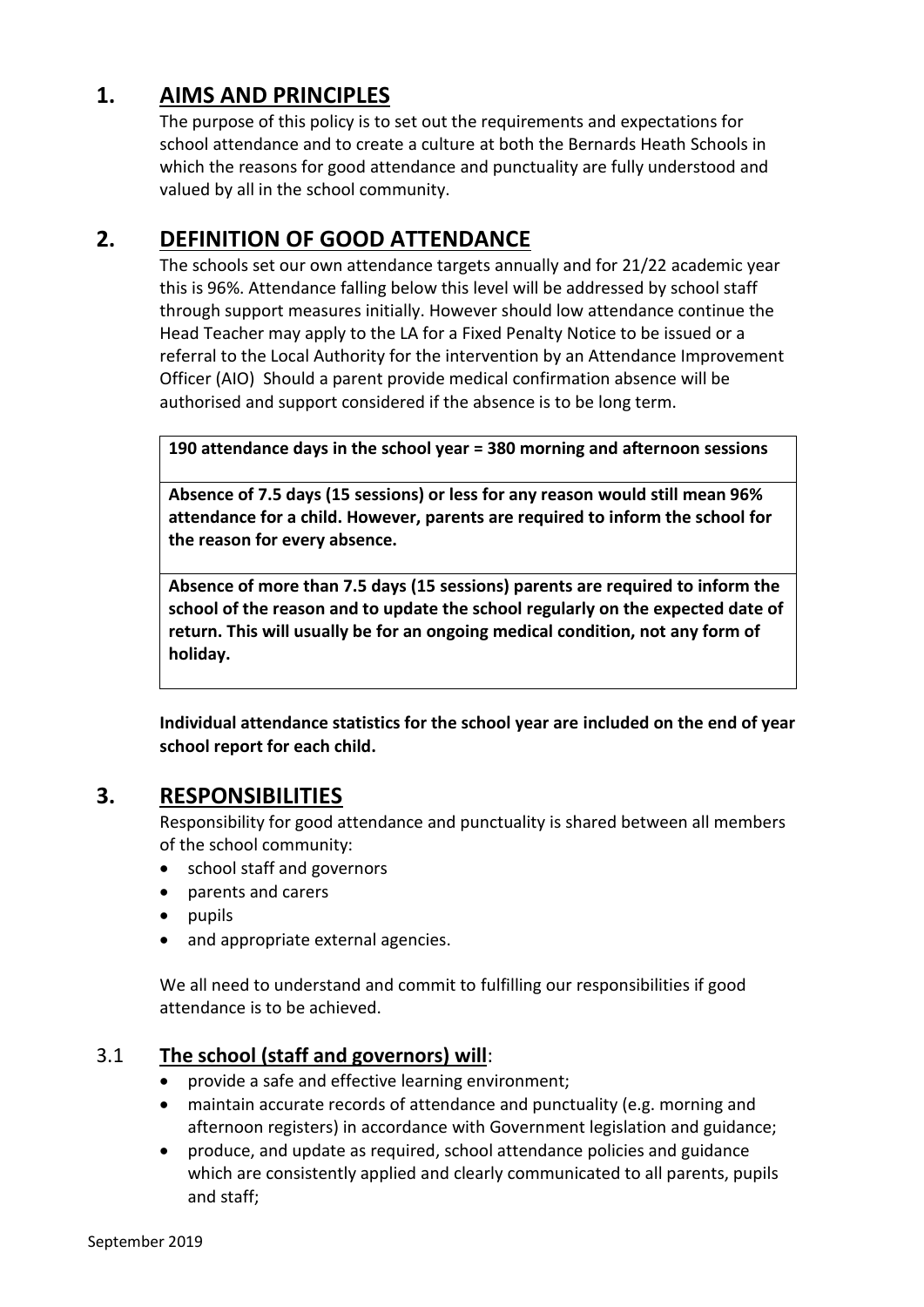- ensure that parents are clear about the procedures to follow if their children are absent from school;
- work actively to maximise attendance rates, both in relation to individual pupils and for the pupil body as a whole, with a view to all children attending for 96% or more;
- ensure that all staff adopt a consistent and pro-active attitude towards encouraging and reinforcing the importance and benefits of regular and punctual attendance;
- follow up all instances of poor attendance and punctuality promptly and sensitively in accordance with clearly communicated procedures.
- Prioritise the importance of early intervention.

## 3.2 **Parents and carers**

Parents and carers are responsible in law for ensuring that their children of compulsory school age receive an education suitable to their age, ability, aptitude and any special educational needs they may have. Parents fulfil this responsibility by registering their children at the school and ensuring that they attend and stay at school.

To work towards good attendance, parents should:

- ensure that their children arrive at school on time, properly dressed and ready to learn;
- instil in their children an appreciation of the importance of attending school regularly;
- impress upon their children the need to observe the school's rules and guidance;
- take an active interest in their children's school career, praising and encouraging good learning and behaviour and attending parents' evenings and other relevant meetings;
- work in partnership with the school to resolve issues which may lead to nonattendance;
- ensure they are aware of the school policy on attendance;
- notify the school if their child is absent in accordance with the required school procedures;
- avoid arranging medical/dental appointments wherever possible during school hours;
- not book holidays during term time.

## 3.3 **Pupils**

All pupils are expected to understand the requirement to attend school. They should:

- attend all of their lessons regularly and punctually;
- appreciate the importance of being ready to learn;
- remember to hand in any note giving reasons for absence to the relevant person at school;
- parents must inform the school office of the reason for any absence at the earliest opportunity, this may be done by phone or e-mail.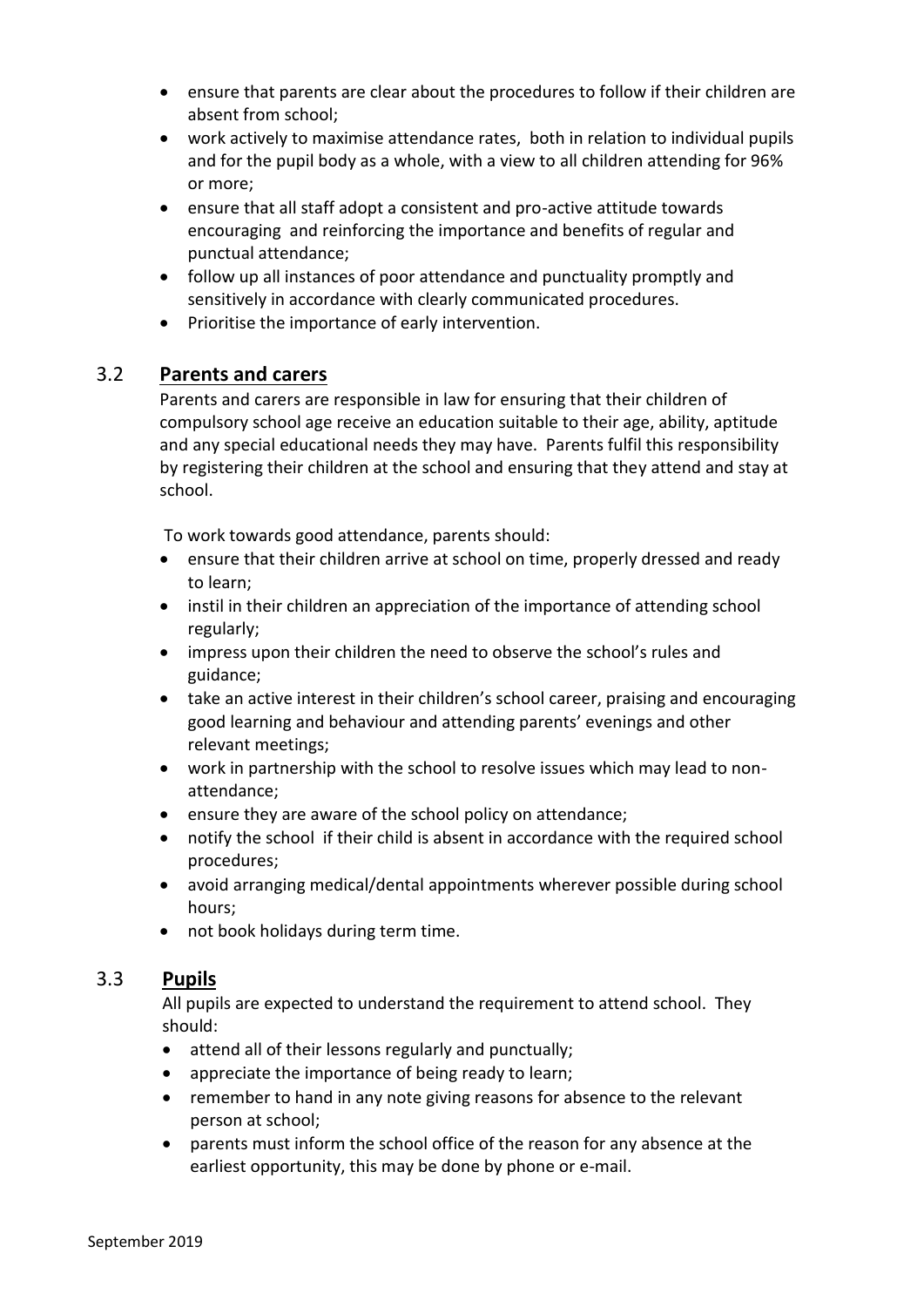### 3.4 **External Agencies**

### 3.4.1 **The Attendance Service**

The Attendance Service fulfils the statutory duty of the County Council to enforce regular school attendance. The school is able to work with its allocated Attendance Improvement Officer (AIO) should a particular attendance problem become apparent either for an individual child or the pupil body and when usual school strategies have had no positive impact.

### 3.4.2 **Penalty Notices**

If a pupil has at least 15 sessions (half day = 1 session) unauthorised absence in the current and/or previous term, including leave of absence where permission has not been requested or requested and denied, (this includes irregular attendance) the Head Teacher can apply for a Penalty Notice to be issued by the Local Authority. A fine of £60 is issued if paid within 21 days or £120 if paid within 28 days. Fines can be issued to each parent/carer for each child. Parents can discharge potential liability for conviction by paying the penalty.

Should the fine not be paid in full within 28 days, the Local Authority must consider prosecution.

# **4. ABSENCE: Reasons, procedures and consequences**

Due to the current pandemic the follow timings apply:-

Nursery am 8.40-11.40am Nursery pm 12.15pm-3.15pm Reception 8.50pm-3.10pm Year 1 8.50am-3.10pm Year 2 8.50am-3.10pm

Gates open from 3.00pm at the end of the school day. Parents are welcome onto the playground from then.

### **Nursery**

**Arrive via** – Main Pedestrian Gate An adult will meet your child at the bottom of the Heath Class ramp. Your child will say goodbye to you here so please prepare them for a 'grown-up goodbye'. Adults will leave by walking further down our path, past the ramp, through the playground and out of school via the Heartwood Class gate at the front. Collection

### **AM Nursery**

Collect at  $-11:40$ am  $-$  in the same way as drop-off, your child will walk down the ramp to greet you.

### **Lunch Club**

1.00pm – collect via the Main Pedestrian Gate at the Main Entrance (at the school office). Leave via the same gate, this time of day is quiet and gates will not be congested.

### **PM Nursery**

Enter via the gate and wait by the Reception grassed area where you child will come out from the back nursery door.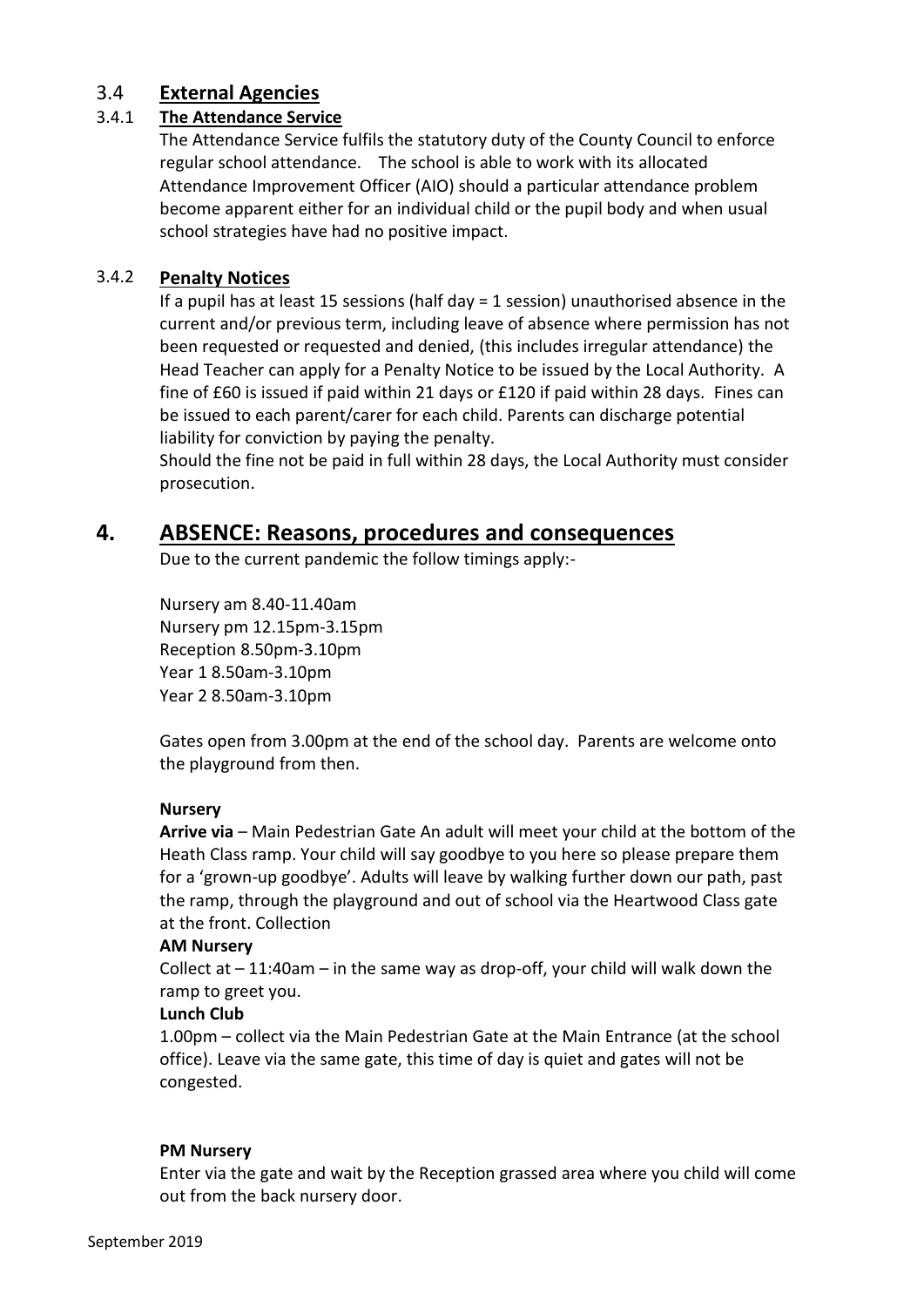### **Reception**

Entrance: Main Pedestrian Gate, through Verulam fence gate Exit: Heartwood Class Gate

### **Year 1**

Churchill Class – Entrance: Upper Culver Road side gate – an adult will greet your child at this gate and direct them to their classroom/class adult

Exit – you have two options: 1. Turn around and walk back down Upper Culver Road. 2. Follow our one-way system and exit via Heartwood Class gate at the front of the school (if your child has siblings in Mitchell or Spencer class this is the option you will need to take).

Afternoon – Arrive via Upper Culver Road Side Gate. Exit via our one way system.

Mitchell and Spencer Class: Entrance: Main Pedestrian Gate, meet your teachers on the playground. Exit: Follow the one-way system to leave via the Heartwood Class gate.

### **Year 2**

Entrance: Upper Culver Road side gate – an adult will greet your child at this gate and direct them to their classroom/class adult.

Exit: you have two options: 1. Turn around and walk back down Upper Culver Road. 2. Follow our one-way system out of Heartwood Class gate at the front of school.

Collect: Arrive via Upper Culver Road side gate. Teachers will hand children over to you at the classroom door and you will leave via the one-way system out of Heartwood Side Gate.

If you arrive later than 9.05am, please report to the office.

4.1 **Punctuality** is an important life skill which we encourage in our children at Bernards Heath. Arriving late puts a child at a big disadvantage. Adults can imagine their own embarrassment when they arrive late to an event, having to enter a room without causing a disturbance and trying to catch up with what has been said and join in part way through, when everybody else seems to know what they are doing. This is exactly what it is like for children who regularly start their day by being late.

#### 4.1.1 **Lateness**

At the Junior School children may arrive on the Playground from 8.40am where a member of the school staff will unlock the gate and will be on duty from 8.40am. Children should not be left unattended before this time as the school does not assume responsibility for supervision.

At the Junior School the afternoon register will be taken at 1:20pm. At the Infant School parents must see their child across the threshold and into the care of the teacher at 8.50am. The school day starts at 8.55am.

The registers at both Schools close at 9.05am. Any **children arriving after 9.05am will be considered late after closure of register which is logged as unauthorised absence.** All children arriving late should report to the school office. This is monitored by the Head Teacher, Governors and both schools' Attendance Improvement Officer (AIO).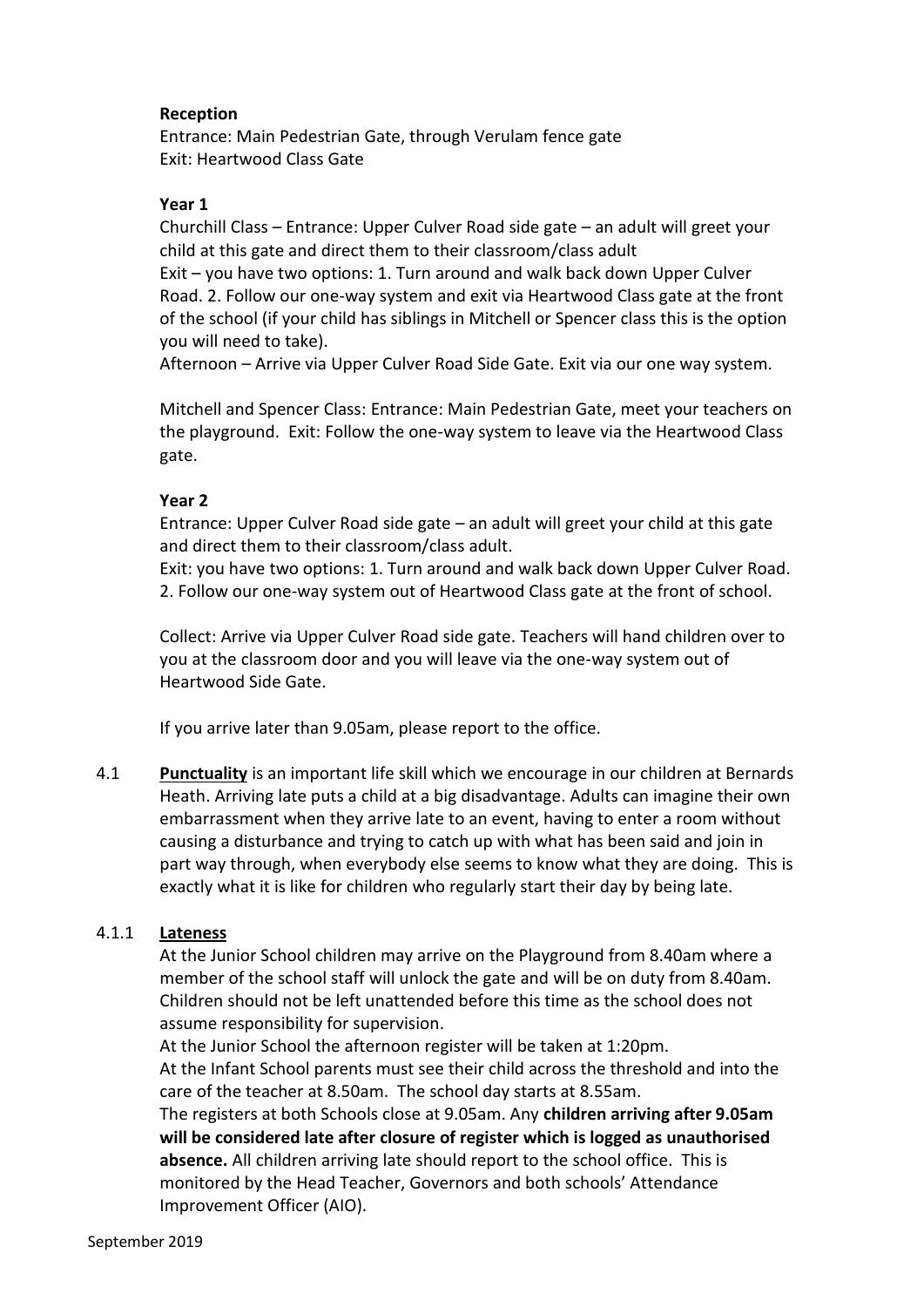### 4.1.2 **Persistent lateness**

Parents whose children are regularly late for school after closure of the register (unauthorised absence), will be contacted by a member of school staff to discuss the situation. In the first instance, the school will work with the family to try to bring about an improvement in punctuality. If this does not have the desired effect, the school will seek intervention and help from the AIO.

### 4.1.3 **Leaving and returning to school during the school day**

The school must be notified in advance by parents if a child needs to leave the school premises during the course of the school day and clear reasons must always be given for any such absence. Medical and dental appointments should be requested whenever possible outside of school hours, but it is accepted that this may not always be possible. Parents will be asked by the office staff to sign their children out and back in during the school day.

### 4.2 **Illness**

If children are ill, we would expect parents to keep them at home, both for their own well-being and to prevent the spread of infection at school. This is particularly important in the case of sickness and/or diarrhoea when children must stay at home for a minimum of 48 hours. School will alert parents to any new National/County guidelines published in the event of a flu epidemic or similar.

If your child is going to be absent because he/she is ill, we ask you to telephone the school by 8:50am at the latest with an explanation. In the interests of child safety, and to establish the whereabouts of a child, the school will telephone parents of children from whom we have received no explanation. If there is no explanation for your child's absence, this will be recorded as an unauthorised absence. The school will follow County recommended procedures and guidance to establish the whereabouts of a child should the need arise. Authorising an absence is the decision of the Head Teacher.

If your child:

- Is absent with symptoms of Covid-19 and awaiting a PCR result
- Is quarantining awaiting a PCR result
- Has medical confirmation they should be isolating and not attend school

This will be marked with a 'X code - Covid-19 related absence.' This will not impact on their overall attendance figure.

### 4.2.1 **Prolonged absence**

If a child is absent from school for more than 5 consecutive days, we ask parents to again phone the school to explain the circumstances and to keep the school regularly updated with regard to the expected return date.

#### 4.2.2 **Frequent illness absences**

The schools will contact parents if a child is absent through sickness for more than four separate days during any term, even when parents have followed the correct procedures for explaining a child's absence from school. Frequent short absences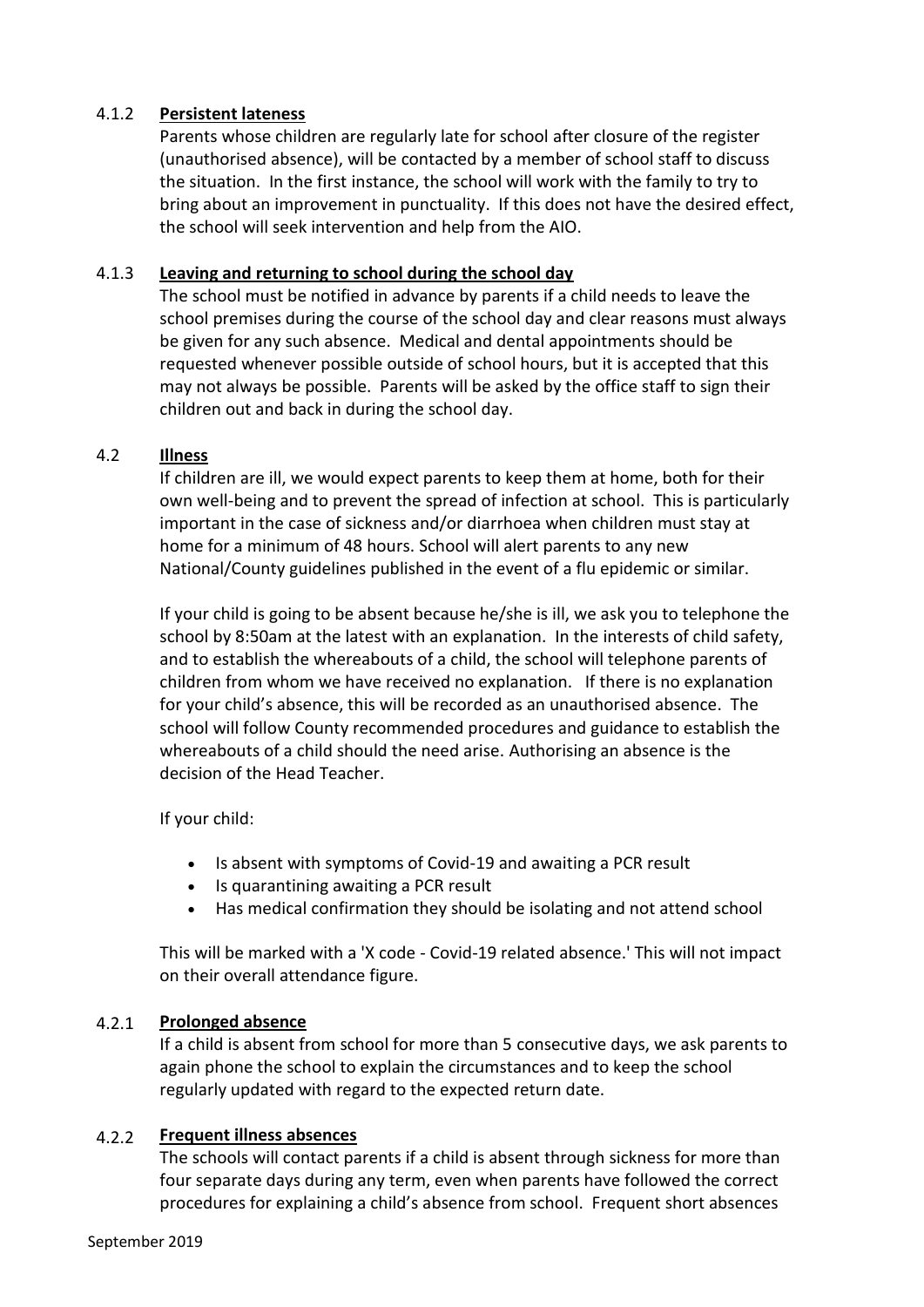are very disruptive to a child's education and may be the sign of other underlying problems that the school is not aware of. The schools believe that early intervention and dialogue with parents may help prevent a serious attendance problem developing.

#### 4.2.3 **Prolonged serious illness**

In the case of a serious illness or medical condition which requires a prolonged period of absence, the schools will liaise with the family and make arrangements for setting work, and/or call upon the support and advice of external agencies to provide support and advice to the family. The school will discuss the most appropriate courses of action for re-establishing full attendance at school as the child recovers.

### 4.3 **Requests for Leave of absence**

**Head Teachers will not grant any leave during term time unless there are exceptional and unavoidable circumstances.** There are 13 weeks of school holidays during the year. The schools expect parents to take holidays during these periods. Term time is not the appropriate time to take a family holiday. This reflects both national and county policy.

Absence from school for family holidays will not be authorised. The Pupil Registration Regulations 2006 outline the conditions under which leave of absence may be granted. Regulation 7 states that 'leave of absence should only be granted due to the special circumstances relating to that application'. Taking children out of school during term time can be damaging to a child's educational progress for the following reasons:

- Children find it difficult to catch up on the learning that they have missed
- All members of the class suffer if children take term-time holidays as teachers have to spend time helping those children catch up
- In the long term, this can have a negative impact on their confidence and progress
- Based on the school's existing data, children who have a poor attendance record usually have a low attainment at the end of Year 2 and similarly at Year 6. This is backed up nationally with evidence showing that children with a poor attendance record usually do not achieve 5 A\*-C GCSEs. Local secondary school data also strongly supports this
- Children can be given very unhelpful messages about the value of learning, being on time and being responsible - all vital elements of coping successfully in the adult world.

Should exceptional circumstances arise, parents must make a written request to the Head Teacher for their children to have time out of school during term time using a 'Request for Absence Form' which is available from the Head Teacher in the Infant School and from the school office in the Junior School. In addition, parents should bear in the mind the following conditions before making any such request:

 Each application for leave of absence will be considered by the Head Teacher and will only be authorised due to the special circumstances and taking into consideration the child's attendance record and previous requests for leave.